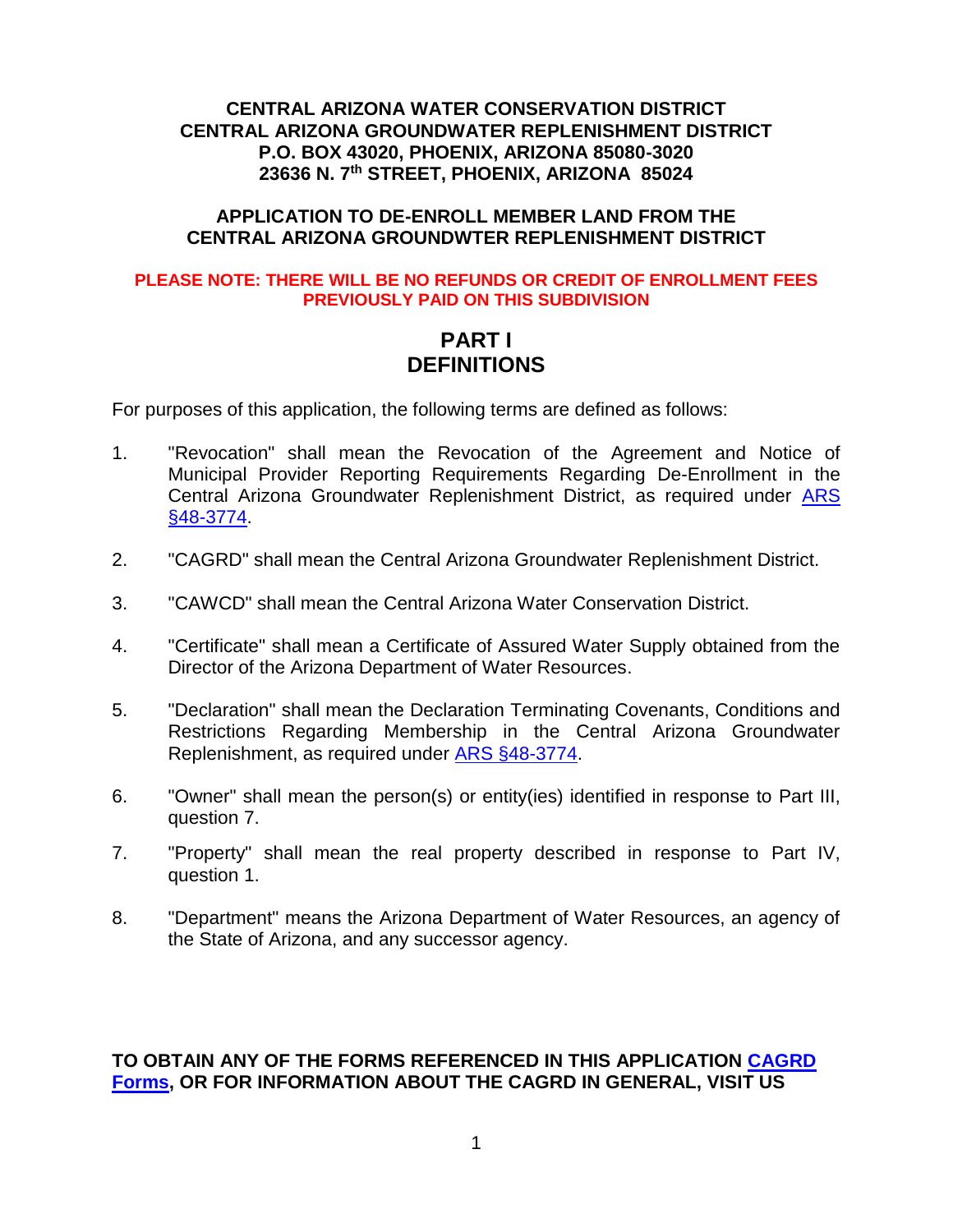**ONLINE AT [www.cagrd.com](http://www.cagrd.com/)**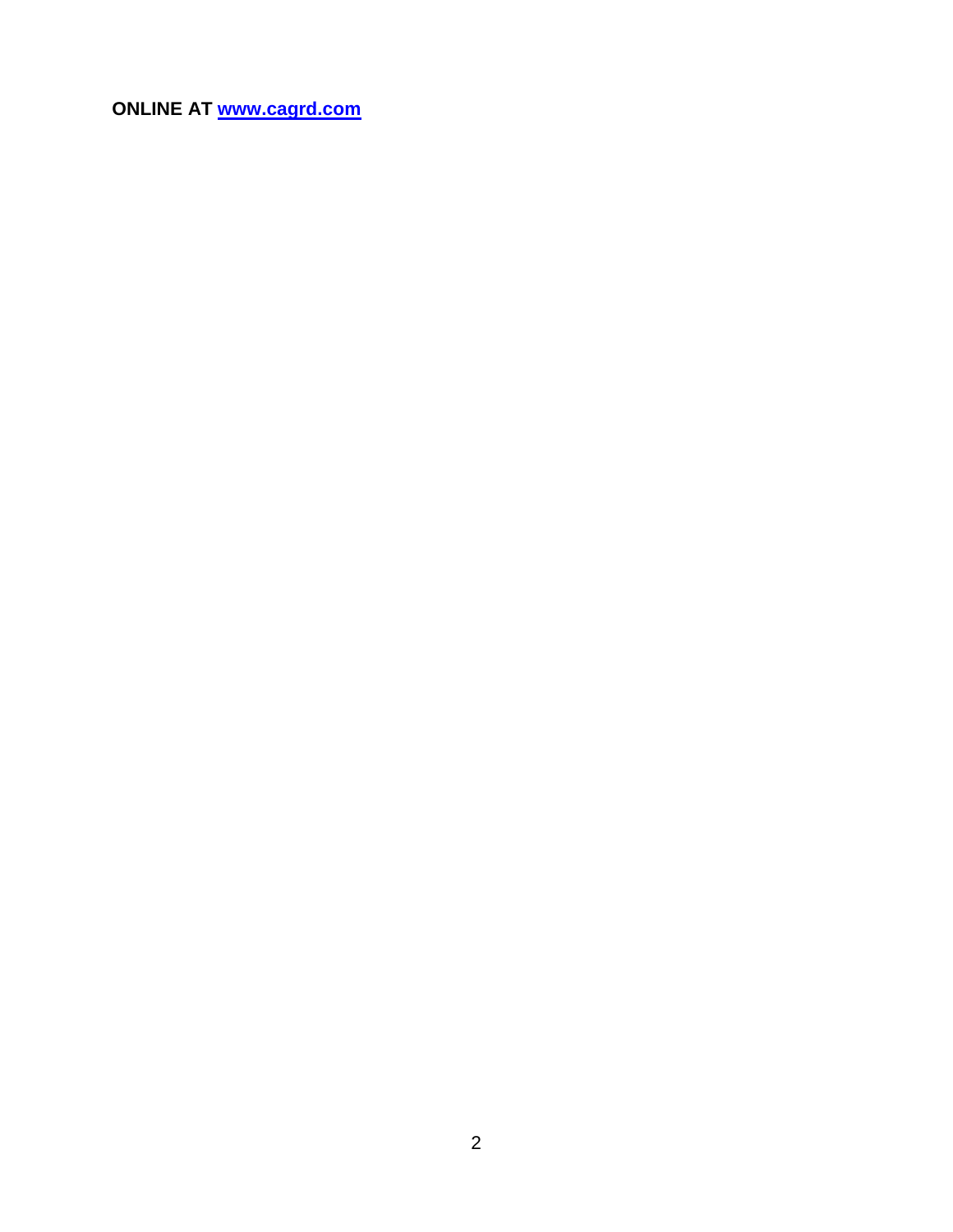# **PART II INSTRUCTIONS**

**Step 1.** Provide all information requested in **Part III** of this application, complete and sign the Affidavit of Applicant. The Affidavit of Applicant must be signed by the Owner of the Property.

**Step 2.** Gather all documents required for initial processing, as listed in **Part IV**. To ensure that the application is complete and ready for submittal, please use the checklist provided.

**Step 3.** A processing fee of \$250.00 is required to accompany this application. Please make check payable to: CAGRD.

**Step 4.** Submit the completed application, including all required documents and the processing fee, to:

> Central Arizona Groundwater Replenishment District P.O. Box 43020, Phoenix, Arizona 85080-3020 23636 North 7<sup>th</sup> Street, Phoenix, Arizona 85024

**Step 5.** Upon receipt of the application, CAGRD will review it for completeness and correctness. Once the application is determined by CAGRD to be complete and correct, CAGRD will prepare a Revocation of Agreement and Notice of Municipal Reporting Requirements and Declaration Terminating Covenants, Conditions and Restrictions.

**Step 6.** CAGRD will forward the originals of both the Declaration and the Revocation to the applicant for execution on behalf of the Owner(s), the Municipal Provider and the Arizona Department of Water Resources.

**Step 7.** Return the fully executed originals of both the Declaration and Revocation, together with any additional required documents, to CAGRD.

**Step 8.** CAWCD will execute the Revocation and will record both the Declaration and the Revocation against the Property in the official records of the County where the Property is located. When de-enrollment is complete, a fully executed and recorded copy of both the Revocation and Declaration will be sent to the Arizona Department of Water Resources, the applicant, the Assessor's Office, and to the Municipal Provider for their files.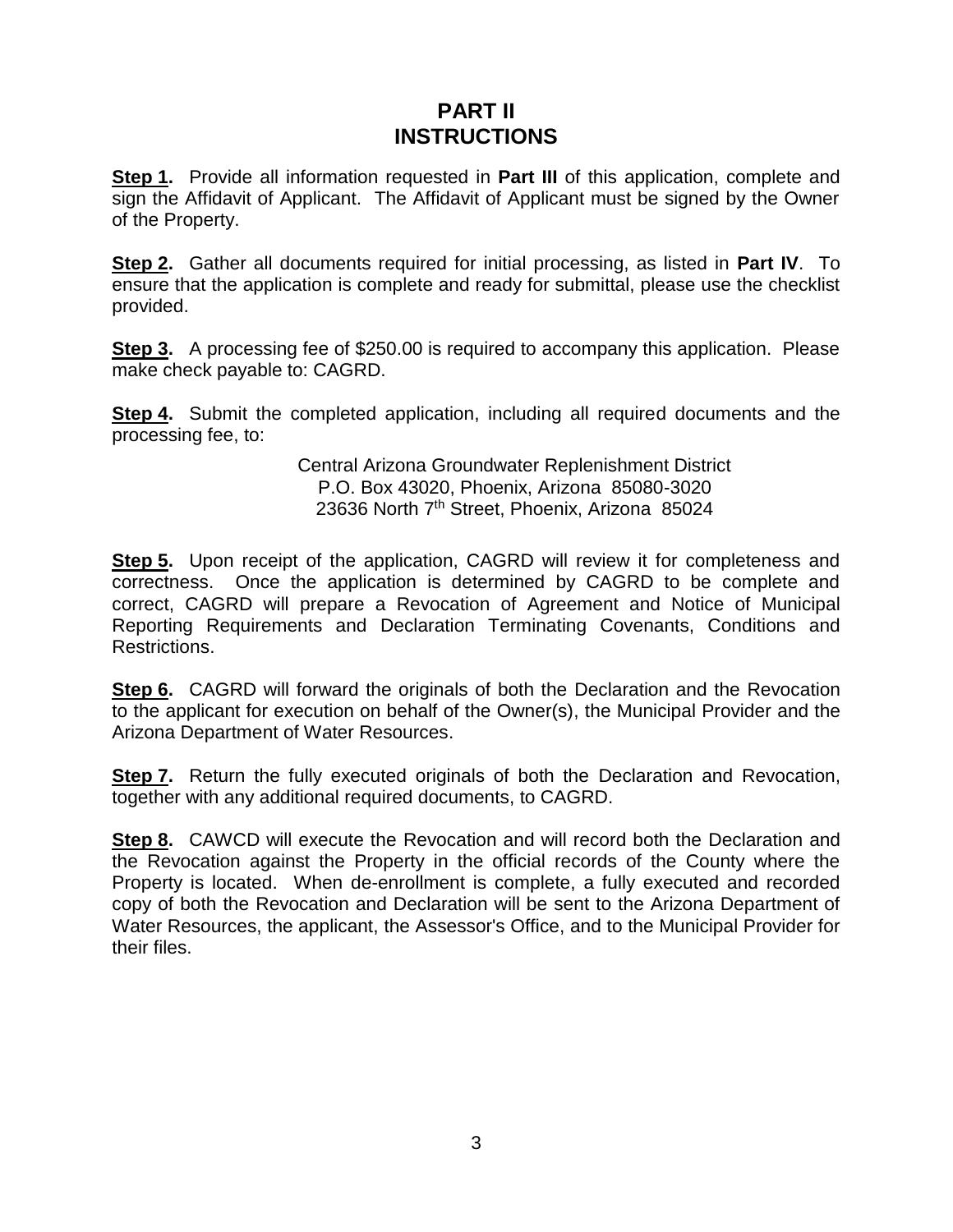# **PART III GENERAL INFORMATION**

- 1. Name of Member Land subdivision:
- 2.  $ML \#$ :
- 3. Have any of the parcels or subdivided land been sold or leased to a retail purchaser or lessee? \_\_\_\_\_\_\_\_\_\_\_\_\_\_\_\_\_\_\_\_\_\_\_\_\_\_\_\_\_\_\_\_\_\_\_\_\_\_\_\_\_\_\_\_\_\_\_\_
- 4. Has a public report been issued for any lots on the Final Plat? \_\_\_\_\_\_\_\_\_\_\_\_\_
- 5. Has the plat been vacated? \_\_\_\_\_\_\_\_\_\_\_\_\_\_\_\_\_\_\_\_\_\_\_\_\_\_\_\_\_\_\_\_\_\_\_\_\_\_\_\_\_\_\_
- 6. Has the Department revoked the Certificate of Assured Water Supply?
- 7. Owner/Applicant:

*EACH AND EVERY OWNER OF THE PROPERTY MUST BE LISTED. (Please attach a separate sheet with the following information for each additional owner)*

- a. Name: Name: Name: Name: Name: Name: Name: Name: Name: Name: Name: Name: Name: Name: Name: Name: Name: Name: Name: Name: Name: Name: Name: Name: Name: Name: Name: Name: Name: Name: Name: Name: Name: Name: Name: Name: Nam
- b. Address: 1988 1988 1988 1988 1988 1988 1988 1988 1988 1988 1988 1988 1988 1988 1
- c. Type of legal entity:
- 8. Person CAGRD should contact for additional information.
	- a. Name:
	- b. Organization:
	- c. Address: 1999 1999 1999 1999 1999 1999 1999 1999 1999 1999 1999 1999 1999 1999 1999 1999 1999 1999 1999 1999 1999 1999 1999 1999 1999 1999 1999 1999 1999 1999 -
	- d. Telephone: Email: Email: Email: Email: Email: Email: Email: Email: Email: Email: Email: Email: Email: Email: Email: Email: Email: Email: Email: Email: Email: Email: Email: Email: Email: Email: Email: Email: Email: Email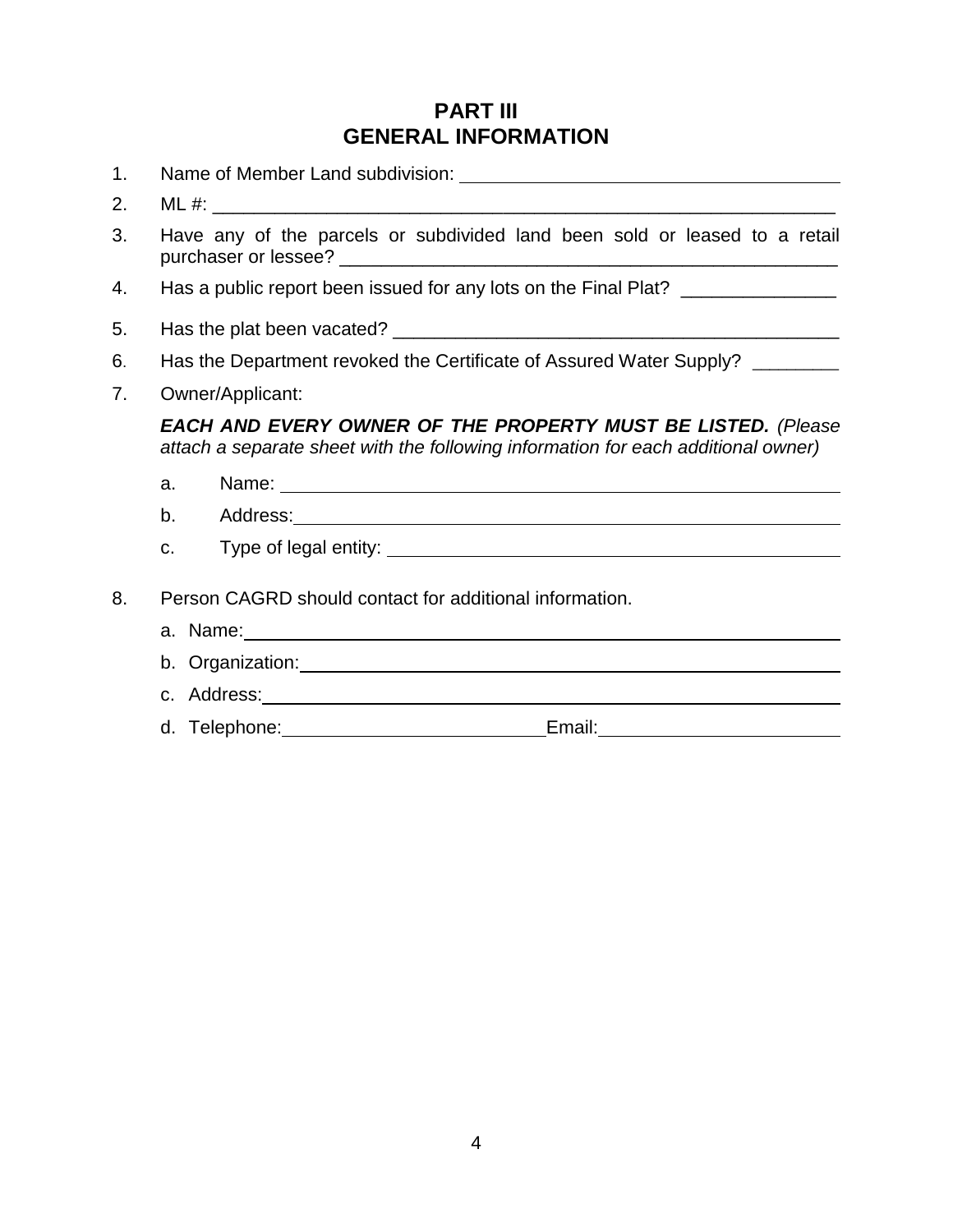# **PART IV DOCUMENTS REQUIRED FOR INITIAL PROCESSING**

- 1. A legal description of the Property that the applicant wishes to de-enroll as Member Land of the CAGRD. Attach legal description in **Word format** and email it to Nelle Carlsmith at **[ncarlsmith@cap-az.com](mailto:ncarlsmith@cap-az.com)** .
- 2. One (1) 11x17 copy of the approved final plat. Include all supporting data such as metes and bounds, bearings and distances, lot and tract tables, etc.
- 3. A Preliminary Title Report which is a true statement of the condition of title to the Property. The Preliminary Title Report must be **dated no more than 30 days prior to receipt by CAGRD.** (The applicant shall pay all costs associated with obtaining the Preliminary Title Report.)
- 4. List the current county assessor parcel numbers that show all parcels within the boundary of the Property. Please follow the format indicated below, for each parcel number. (If an individual parcel is located in more than one county or Active Management Area (AMA), or is only partially within an AMA, please indicate.)

|                                             | 20       |        |     |
|---------------------------------------------|----------|--------|-----|
| <b>Tax Assessor</b><br><b>Parcel Number</b> | Tax Year | County | AMA |

The following are the documents required for each owner and each municipal water provider.

- 5. For each Owner that is a corporation, please submit the following documents:
	- a. A copy of the **filed** Articles of Incorporation along with any Amendments to the filed Articles;
	- b. A copy of the **most current** By-laws of the corporation;
	- c. An **original** Certificate of Good Standing from the Arizona Corporation Commission or, if the Certificate of Good Standing was purchased from the [Arizona Corporation Commission](http://starpas.azcc.gov/scripts/cgiip.exe/WService=wsbroker1/connect.p?app=names-report.p) website and provide the Order Number.

If the corporation was formed in a state other than Arizona, provide a similar certificate from the state of incorporation;

- d. The **original [Corporate Resolution](http://www.cagrd.com/Portals/3/Docs/marsha/corporateresolution_fillable_online_doc%20(2).pdf)** authorizing (i) the corporation to execute and perform the CAGRD Declaration and Revocation, and (ii) an officer or agent to sign on behalf of the corporation; and
- e. If applicable, a copy of the filed application and Certificate of Disclosure of Foreign Corporation.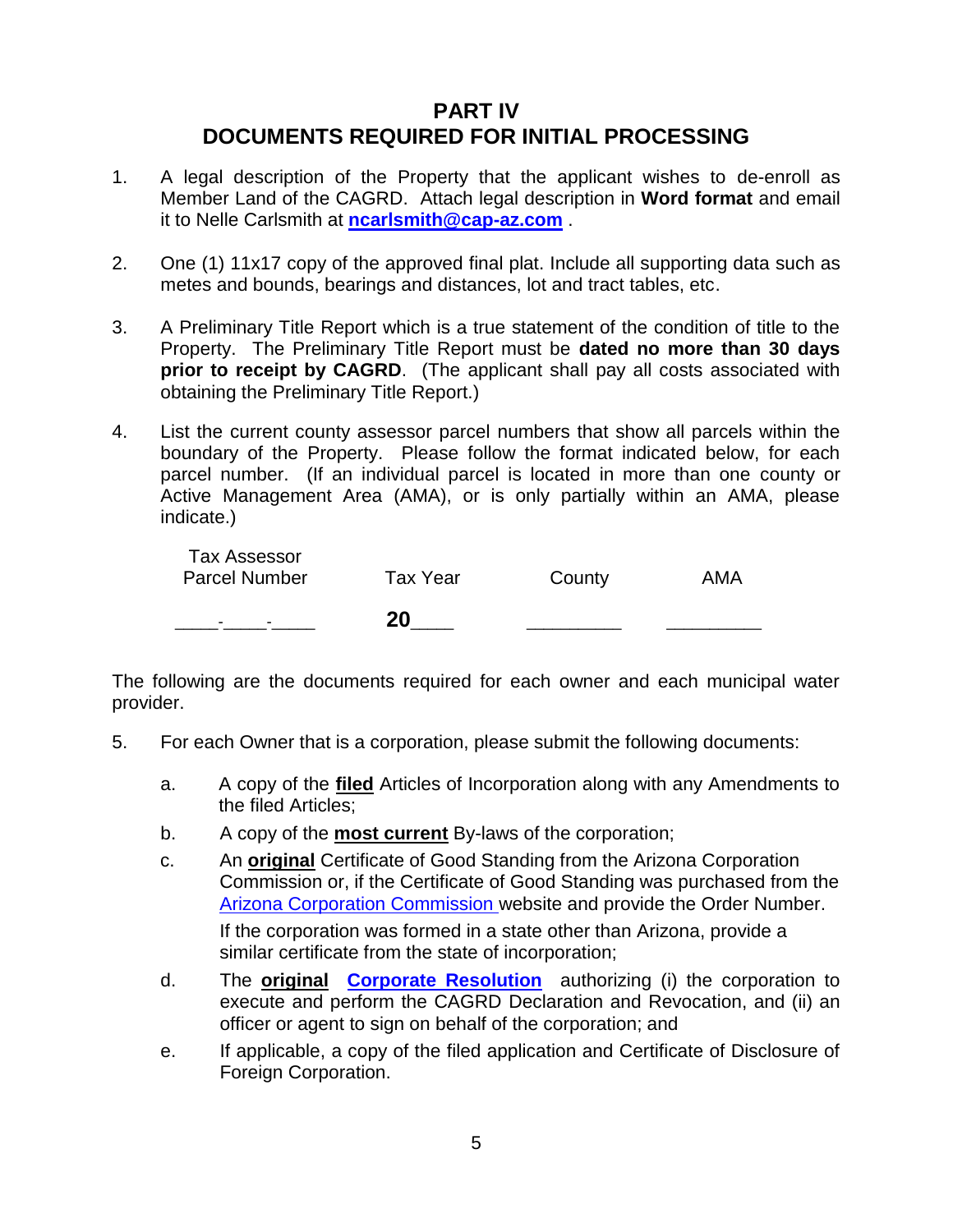- 6. For each Owner that is a limited liability company, please submit the following documents:
	- a. A copy of the **filed** Articles of Organization along with any Amendments to the filed Articles;
	- b. A copy of the **current** Operating Agreement authorizing a member, manager, officer or agent to sign on behalf of the company;
	- c. An **original** Certificate of Good Standing from the Arizona Corporation Commission. If the corporation was formed in a state other than Arizona, provide a similar certificate from the state of incorporation;
	- d. The **original [Consent to Action](http://www.cagrd.com/Portals/3/Docs/marsha/Certified%20Consent%20Fillable_online.pdf)** by the members or managers of the company authorizing the company to execute and perform the CAGRD Declaration and Revocation;
	- e. If applicable, a copy of the **filed** Application for Registration as a foreign limited liability company and certificate of registration.
- 7. For each Owner that is a General Partnership or Joint Venture, please submit the following documents:
	- a. A copy of the **most current** Partnership Agreement authorizing a partner or agent to sign on behalf of the partnership or joint venture;
	- b. The **original** Certificate of Partners (**[Certificate of General Partners](http://www.cagrd.com/Portals/3/Docs/certofgeneralpartners.pdf)**) authorizing the partnership or joint venture to execute and perform the CAGRD Declaration and Revocation;
	- c. If applicable, a copy of the **recorded** Certificate of Fictitious Name from the county recorder.
- 8. For each Owner that is a limited partnership, please submit the following documents:
	- a. A copy of the **most current** Limited Partnership Agreement authorizing a general partner or agent to sign on behalf of the limited partnership;
	- b. A copy of the **filed** Certificate of Limited Partnership;
	- c. An **original** Certificate of Existence from the Arizona Secretary of State and if the partnership was formed in a state other than Arizona, provide a similar certificate from that state;
	- d. An **original [Certificate of Limited Partners](http://www.cagrd.com/Portals/3/Docs/certlimitedpartnership.pdf)** authorizing the limited partnership to execute and perform the CAGRD Declaration and Revocation;
	- e. If applicable, a copy of the filed application for registration as a foreign limited partnership and certificate of registration.
- 9. For each Owner that is a limited liability partnership, please submit the following documents:
	- a. A copy of the **most current** Partnership Agreement authorizing a partner or agent to sign on behalf of the partnership;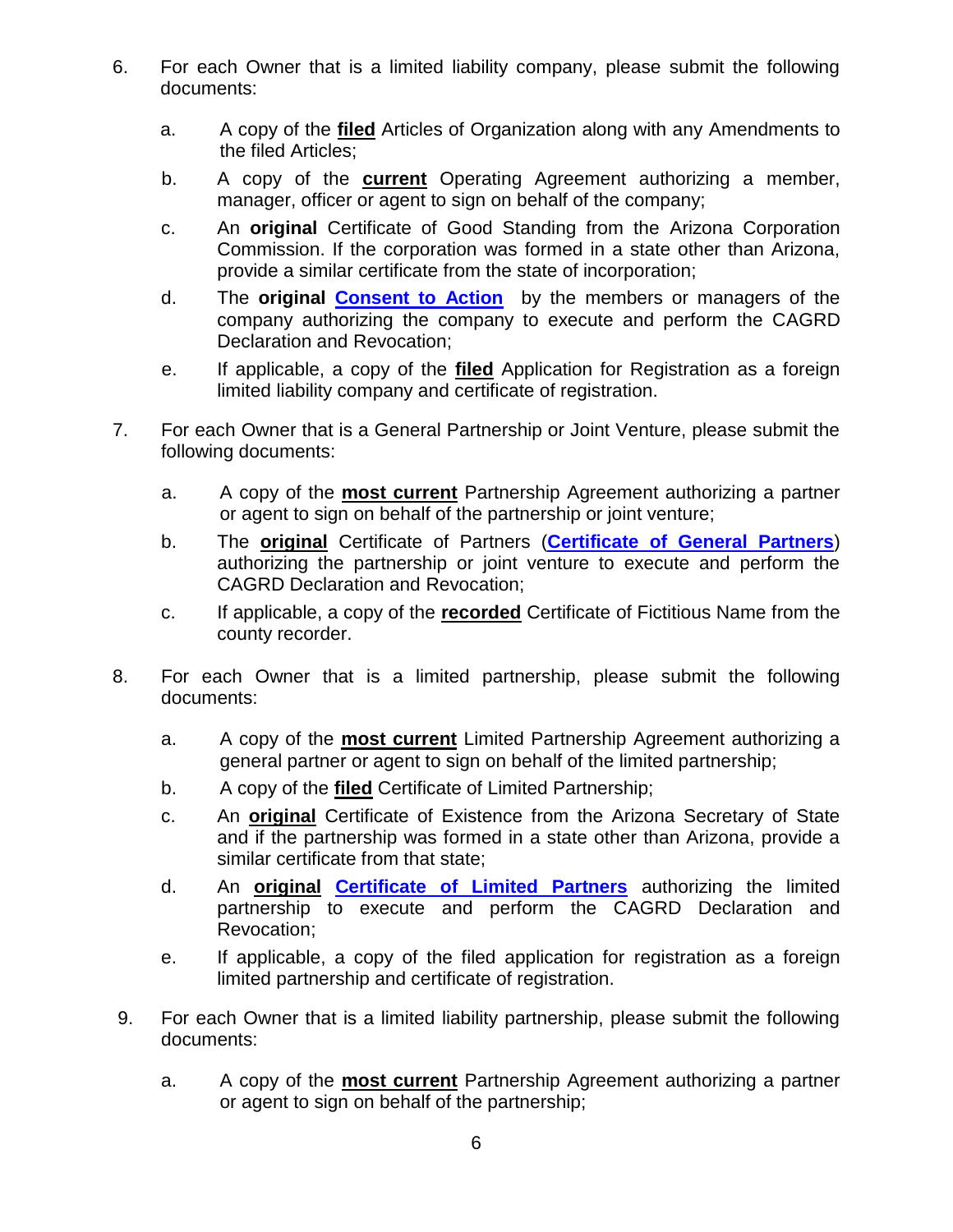- b. A copy of the **filed** Application for Registration and **most recent filed** Renewal of Registration;
- c. An **original** Certificate of Existence from the Arizona Secretary of State and similar certificate from the domicile state, if different;
- d. The **original [Certified Limited Liability Partnership](http://www.cagrd.com/Portals/3/Docs/certlimitedliabilitypart.pdf)** authorizing the partnership to execute and perform the CAGRD Declaration and Revocation;
- e. If applicable, a copy of the **filed** Application for Registration as a foreign limited liability partnership and Certificate of Registration.
- 10. For each Owner that is a Trust, please submit the following document:
	- a. A **copy** of the Trust Agreement authorizing a Trustee to sign and perform the CAGRD Declaration and Revocation on behalf of the Trust.
- 11. The original Stipulation and Consent Order Revoking Certificate of Assured Water Supply, from the Arizona Department of Water Resources.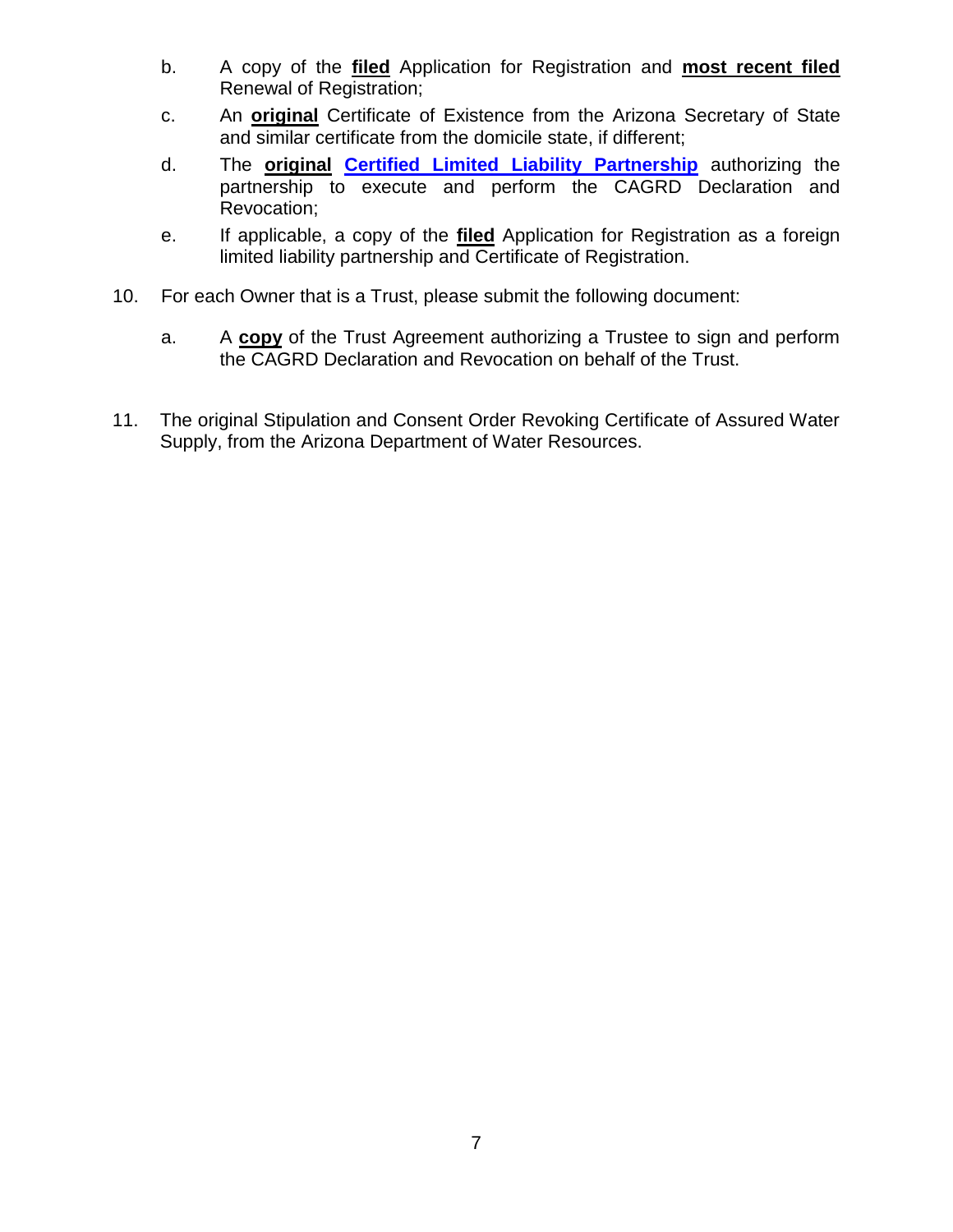# **AFFIDAVIT OF APPLICANT**

I hereby certify under penalty of perjury that the statements contained in this application, together with any documents submitted herewith are full, true, complete, and correct.

I am duly authorized to prepare and am the person responsible for the content of this application.

OWNER: \_\_\_\_\_\_\_\_\_\_\_\_\_\_\_\_\_\_\_\_\_\_\_\_\_\_\_\_\_\_\_\_\_\_\_\_\_\_

(Please print owner name)

By: \_\_\_\_\_\_\_\_\_\_\_\_\_\_\_\_\_\_\_\_\_\_\_\_\_\_\_\_\_\_\_\_\_\_\_

Its: \_\_\_\_\_\_\_\_\_\_\_\_\_\_\_\_\_\_\_\_\_\_\_\_\_\_\_\_\_\_\_\_

Revised 11/28/16